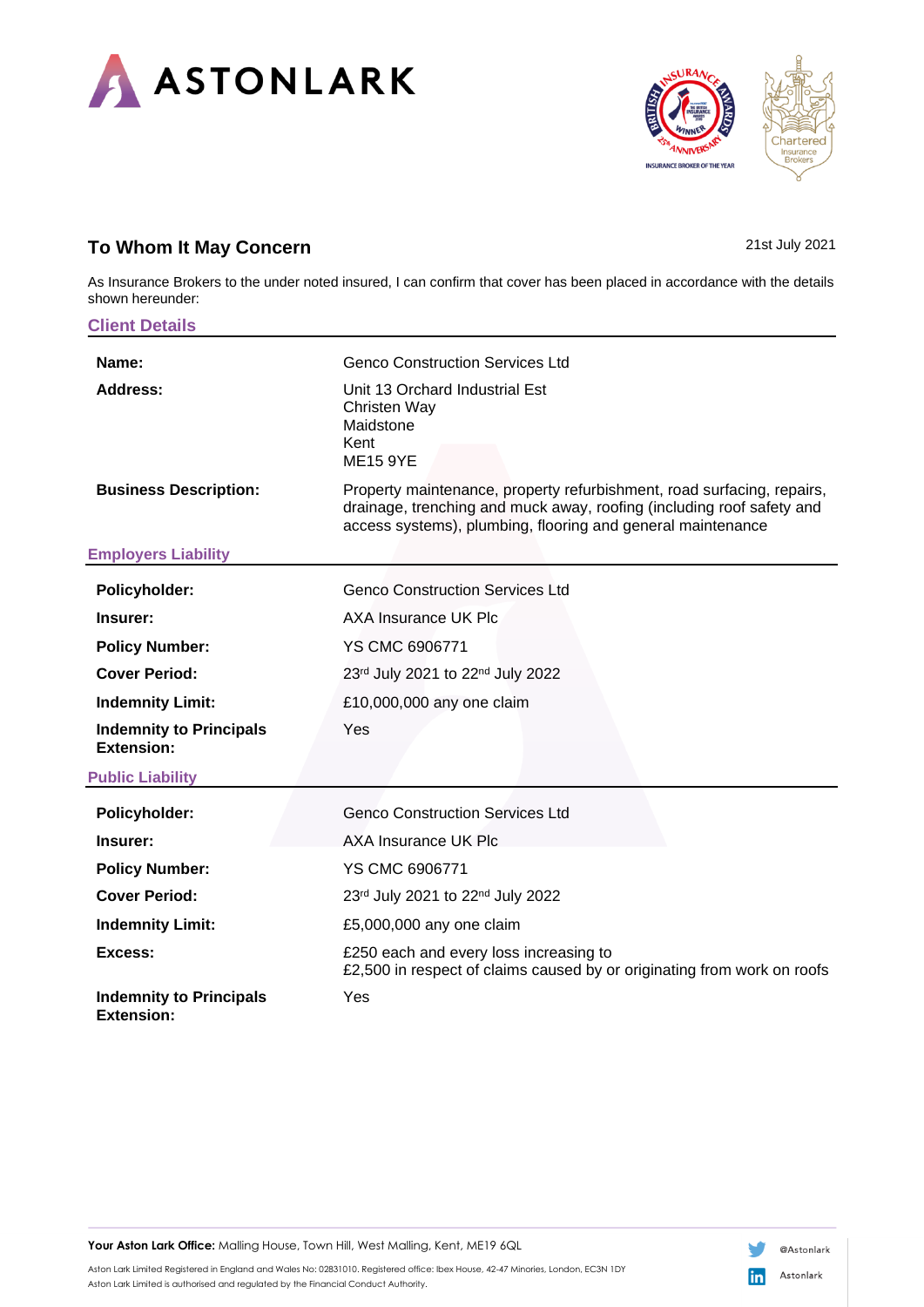# **Warranties, Exclusions or Conditions**

- Hazardous Location exclusion
- Hazardous Work exclusion
- Hot Work Precautions condition
- Sub-Contractors (works) condition
- Underground Services condition
- Coronavirus / Covid-19 Exclusion

### **Excess Public Liability**

| <b>Policyholder:</b>    | <b>Genco Construction Services Ltd</b>                                               |
|-------------------------|--------------------------------------------------------------------------------------|
| Insurer:                | Chubb European Group SE                                                              |
| <b>Policy Number:</b>   | UKCASO24288120                                                                       |
| <b>Cover Period:</b>    | 23rd July 2021 to 22nd July 2022                                                     |
| <b>Indemnity Limit:</b> | £5,000,000 in excess of primary £5,000,000 (total £10,000,000 limit of<br>indemnity) |

### **Contract Works Insurance**

| Insurer:                       |                              | AXA Insurance UK Plc                       |  |
|--------------------------------|------------------------------|--------------------------------------------|--|
| <b>Policy Number:</b>          | YS CMC 6906771               |                                            |  |
| <b>Cover Period:</b>           | 23 July 2021 to 22 July 2022 |                                            |  |
| <b>Maximum Contract Value:</b> |                              | £ 1,100,000 any one contract               |  |
| <b>Hired In Plant:</b>         | £                            | 100,000 any one item                       |  |
| Excess:                        | £                            | 750 each and every claim increasing to     |  |
|                                | £                            | 1,000 in respect of theft or malicious act |  |

# **Warranties, Exclusions or Conditions**

• Timber Frame Construction Work Exclusion

# **Professional Indemnity**

| <b>Policyholder:</b>    | <b>Genco Construction Services Ltd</b> |
|-------------------------|----------------------------------------|
| Insurer:                | <b>HCC</b> International               |
| <b>Policy Number:</b>   | PI21G705870                            |
| <b>Cover Period:</b>    | 23rd July 2021 to 22nd July 2022       |
| <b>Indemnity Limit:</b> | £2,000,000 in the aggregate            |
| Excess:                 | £2,500                                 |

**Subject to the Insurers' policy terms, conditions, warranties and exclusions.**